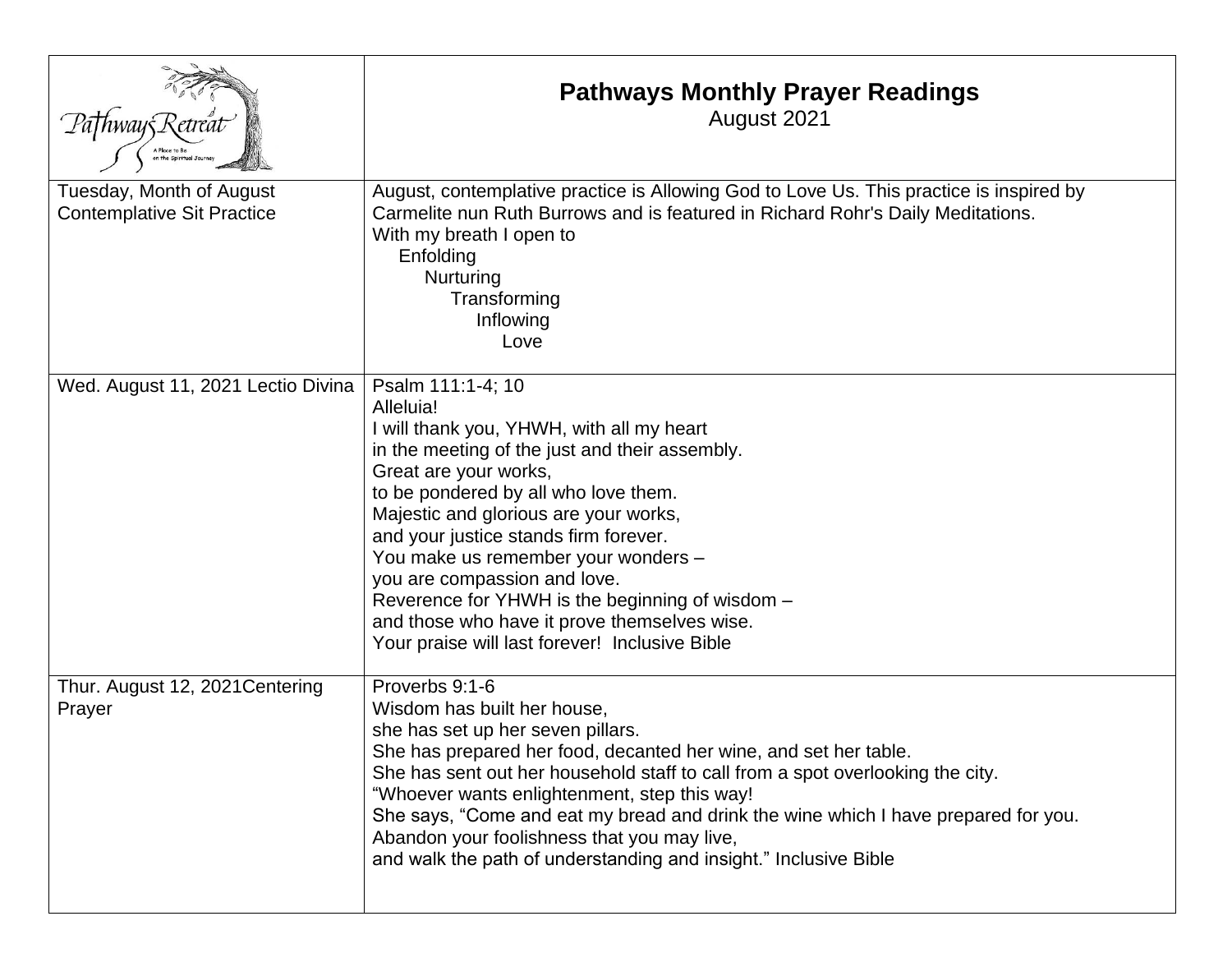| Wed. August 18, 2021 Lectio Divina        | Ephesians 6:18-20<br>From Paul's letter to those in Ephesus:<br>Always pray in the Spirit, with all your prayers and petitions.<br>Pray constantly and attentively for all God's holy people.<br>Pray also for me, that God will open my mouth and put words on my lips,<br>that I may boldly make known the mystery of the Good News -<br>that mystery for which I am an ambassador in chains.                                                                                                                                                                                                                                                                                                                                                                                                              |
|-------------------------------------------|--------------------------------------------------------------------------------------------------------------------------------------------------------------------------------------------------------------------------------------------------------------------------------------------------------------------------------------------------------------------------------------------------------------------------------------------------------------------------------------------------------------------------------------------------------------------------------------------------------------------------------------------------------------------------------------------------------------------------------------------------------------------------------------------------------------|
|                                           | Pray that I may have courage to proclaim it as I ought. Inclusive Bible                                                                                                                                                                                                                                                                                                                                                                                                                                                                                                                                                                                                                                                                                                                                      |
| Thur. August 19, 2021 Centering<br>Prayer | Psalm 84<br>How glorious is your dwelling place,<br>O Blessed Architect of the universe!<br>My soul longs, yes, aches for<br>the abode of the Beloved;<br>All that is within me sings for joy<br>to the living Heart of Love!<br>Even as the sparrow finds a home,<br>and the swallow a nesting place,<br>where its young are raised within<br>your majestic creation,<br>You invite us to dwell within<br>your Heart.<br>Blessed are they who put their strength<br>in You,<br>who choose to share the joy and<br>sorrows of the world.<br>They do not give way to fear or doubt;<br>they are quickened by Divine<br>Light and Power;<br>they dwell within the peace of<br>the Most High.<br>They go from strength to strength and<br>live with integrity.<br>From Psalms for Praying © 2007 Nan C. Merrill |